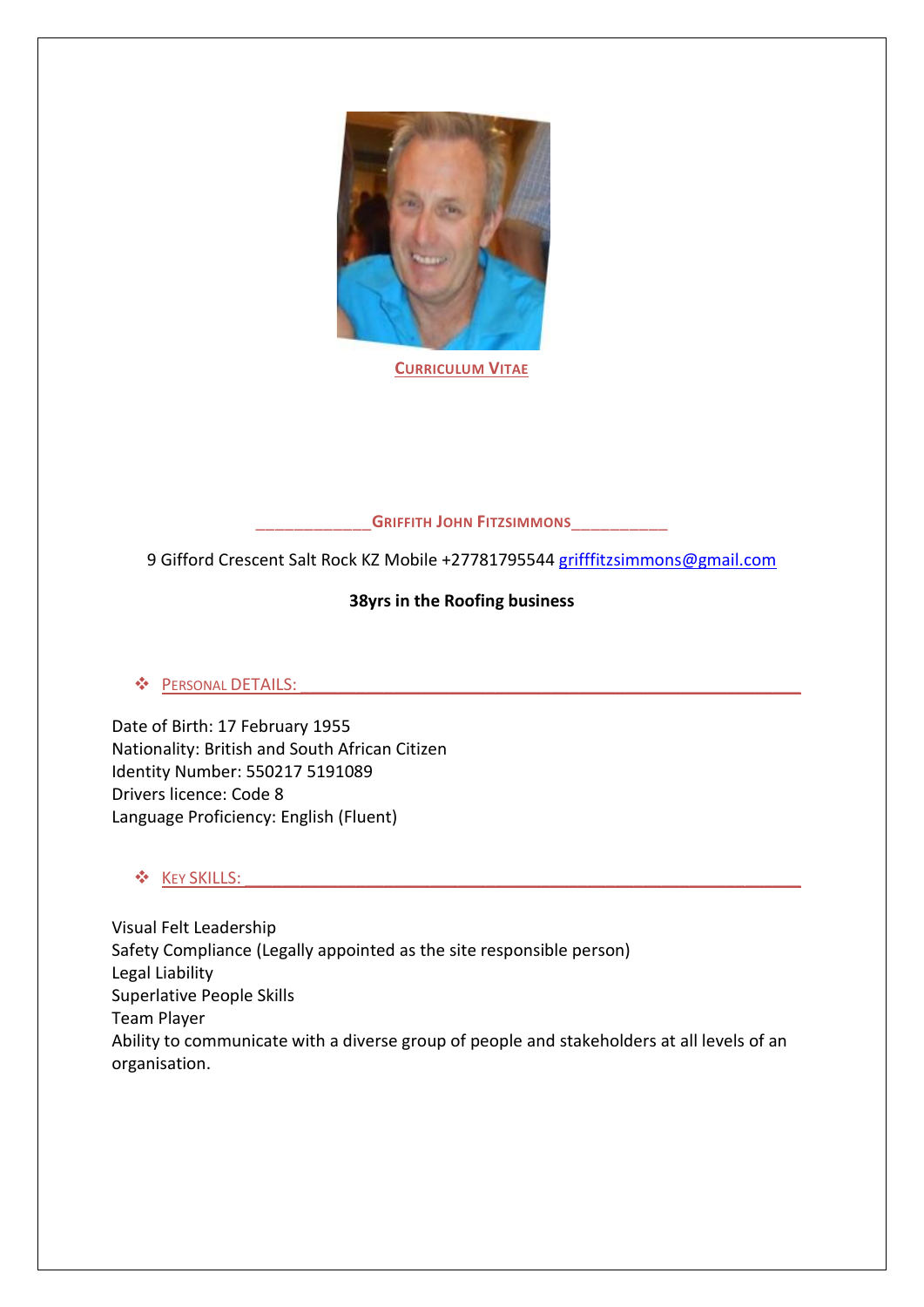#### ❖ QUALIFICATIONS \_\_\_\_\_\_\_\_\_\_\_\_\_\_\_\_\_\_\_\_\_\_\_\_\_\_\_\_\_\_\_\_\_\_\_\_\_\_\_\_\_\_\_\_\_\_\_\_\_\_\_\_\_\_

City & Guilds of London (Sheet Metal Work and Thin Plate Craft Studies) 1975 South African Quality Institute Level 2 South African Galvanizers Association Higher Grade Inspector Hot Dip Galvanizing. Qualified Timber Roof Inspector.

\_\_\_\_\_\_\_\_\_\_\_\_\_\_\_\_\_\_\_\_\_\_\_\_\_\_\_\_\_\_\_\_\_\_\_\_\_\_\_\_\_\_\_\_\_\_\_\_\_\_\_\_\_\_

❖ WORK EXPERIENCE

SOUTHEY CONTRACTING KUSILE POWER STATION.

MARCH 2016 -OCTOBER 2021

JOB DESCRIPTION: QUALITY MANAGER

KEY RESPONSIBILITIES: INSPECTION OF FINISHED PRODUCT ROOF SHEETING, SIDE SHEETING RAINWATER GOODS AND VENTILATORS. MAKING UP OF QUALITY CONTROL PLANS AND DATA PACKS, INSPECTION WITH CLIENT AND ESKOM. LIASE WITH MANUFACTURERS OF ROOFING PRODUCTS ENSURING QUALITY PROCESSES CONFORM TO ISO 9001.

> RAND BLAST SITES (RBS) APRIL 2015 – DECEMBER 2015

**JOB DESCRIPTION**: CONSTRUCTION MANAGER

**KEY RESPONSIBILITIES**: MANAGING SHEETING AND SCAFFOLDING ON KUSILE POWER STATION.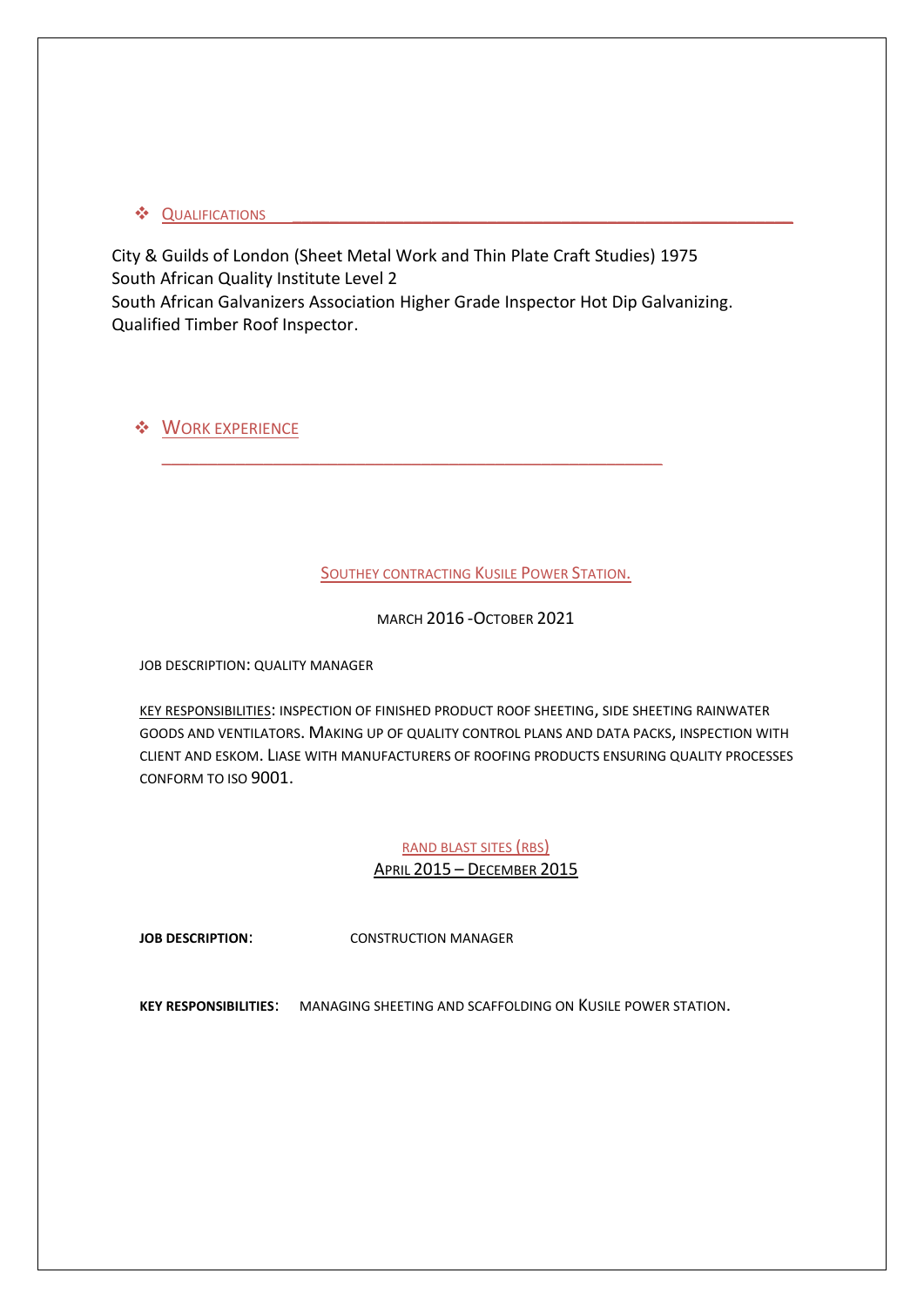#### MURRAY & ROBERTS POWER AND ENERGY

(2012- March 2015)

**Job Description:** Construction Coordinator Sheeting

**Key Responsibilities:** Managing all Roof Sheeting on Kusile Power Station.

**Reporting to Mitsubushi Hitachi & Murray & Roberts management.**

## COURTNEY ROOFING

(September 2011- September 2012)

| <b>Job Description:</b> | Site Manager at Kathu Northern Cape |
|-------------------------|-------------------------------------|
|                         |                                     |

**Key Responsibilities**: Managing the installation of Roof Trusses & Roof Tiles for 400 houses

Checking the quality of all engineering on the roofs

Administrative and HR work for 100 people

## AYOBA ROOFING

(January 2000-August 2012)

## **Job Description:** Owner

**Key Responsibilities:** Supply & Installation of Roof Sheeting to various building and construction companies (Bartlett Construction, Motheo Group) Industrial Roofing specialist

## COURTNEY ROOFING

(January 1998-December 1999)

**Job Description: Contracts Manager.** 

**Key Responsibilities:** Preparation of Roofing Drawings.

Ordering of Roofing Material.

Managing various sites.